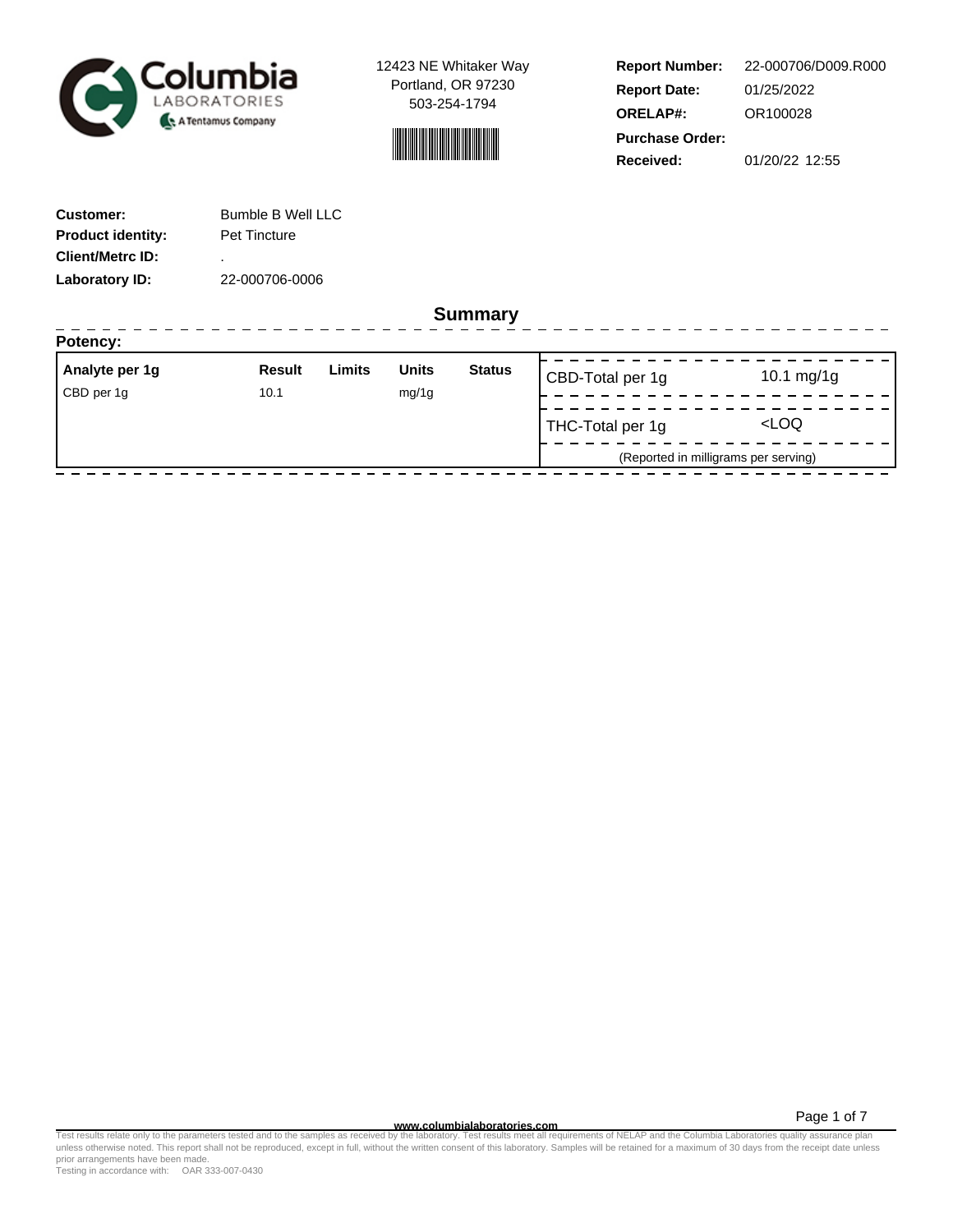



| <b>Report Number:</b>  | 22-000706/D009.R000 |  |  |  |
|------------------------|---------------------|--|--|--|
| <b>Report Date:</b>    | 01/25/2022          |  |  |  |
| <b>ORELAP#:</b>        | OR100028            |  |  |  |
| <b>Purchase Order:</b> |                     |  |  |  |
| <b>Received:</b>       | 01/20/22 12:55      |  |  |  |

| Customer:                   | Bumble B Well LLC   |
|-----------------------------|---------------------|
| <b>Product identity:</b>    | <b>Pet Tincture</b> |
| <b>Client/Metrc ID:</b>     | ٠                   |
| <b>Sample Date:</b>         |                     |
| Laboratory ID:              | 22-000706-0006      |
| <b>Evidence of Cooling:</b> | N٥                  |
| Temp:                       | 19.6 °C             |
| <b>Relinquished by:</b>     | Client              |
| Serving Size #1:            | 1 a                 |

# **Sample Results**

| Potency per 1g                      |               |        | Method J AOAC 2015 V98-6 (mod) Units mg/se Batch: 2200665 |        | Analyze: 1/21/22 11:07:00 PM |
|-------------------------------------|---------------|--------|-----------------------------------------------------------|--------|------------------------------|
| Analyte                             | <b>Result</b> | Limits | <b>Units</b>                                              | LOQ    | <b>Notes</b>                 |
| CBC per 1g <sup>t</sup>             | $<$ LOQ       |        | mg/1g                                                     | 0.0324 |                              |
| CBC-A per 1g <sup>t</sup>           | $<$ LOQ       |        | mg/1g                                                     | 0.0324 |                              |
| CBC-Total per 1g <sup>t</sup>       | $<$ LOQ       |        | mg/1g                                                     | 0.0608 |                              |
| CBD per 1g                          | 10.1          |        | mg/1g                                                     | 0.324  |                              |
| CBD-A per 1g                        | $<$ LOQ       |        | mg/1g                                                     | 0.0324 |                              |
| CBD-Total per 1g                    | 10.1          |        | mg/1g                                                     | 0.352  |                              |
| CBDV per 1g <sup>t</sup>            | $<$ LOQ       |        | mg/1g                                                     | 0.0324 |                              |
| CBDV-A per 1g <sup>t</sup>          | $<$ LOQ       |        | mg/1g                                                     | 0.0324 |                              |
| CBDV-Total per 1g <sup>+</sup>      | $<$ LOQ       |        | mg/1g                                                     | 0.0605 |                              |
| CBE per 1g <sup>t</sup>             | $<$ LOQ       |        | mg/1g                                                     | 0.0324 |                              |
| CBG per 1g <sup>t</sup>             | $<$ LOQ       |        | mg/1g                                                     | 0.0324 |                              |
| CBG-A per 1g <sup>t</sup>           | $<$ LOQ       |        | mg/1g                                                     | 0.0324 |                              |
| CBG-Total per 1g <sup>+</sup>       | $<$ LOQ       |        | mg/1g                                                     | 0.0605 |                              |
| CBL per 1g <sup>t</sup>             | $<$ LOQ       |        | mg/1g                                                     | 0.0324 |                              |
| CBL-A per 1g <sup>t</sup>           | $<$ LOQ       |        | mg/1g                                                     | 0.0324 |                              |
| CBL-Total per 1g <sup>t</sup>       | $<$ LOQ       |        | mg/1g                                                     | 0.0608 |                              |
| CBN per 1g                          | $<$ LOQ       |        | mg/1g                                                     | 0.0324 |                              |
| CBT per 1g <sup>t</sup>             | $<$ LOQ       |        | mg/1g                                                     | 0.0324 |                              |
| $\Delta$ 8-THCV per 1g <sup>t</sup> | $<$ LOQ       |        | mg/1g                                                     | 0.0324 |                              |
| $\Delta$ 8-THC per 1g <sup>+</sup>  | $<$ LOQ       |        | mg/1g                                                     | 0.0324 |                              |
| $\Delta$ 9-THC per 1g               | $<$ LOQ       |        | mg/1g                                                     | 0.0324 |                              |
| exo-THC per 1g <sup>t</sup>         | $<$ LOQ       |        | mg/1g                                                     | 0.0324 |                              |
| THC-A per 1g                        | $<$ LOQ       |        | mg/1g                                                     | 0.0324 |                              |
| THC-Total per 1g                    | $<$ LOQ       |        | mg/1g                                                     | 0.0608 |                              |
| THCV per 1g <sup>t</sup>            | $<$ LOQ       |        | mg/1g                                                     | 0.0324 |                              |
| THCV-A per 1g <sup>t</sup>          | $<$ LOQ       |        | mg/1g                                                     | 0.0324 |                              |
| THCV-Total per 1g <sup>t</sup>      | $<$ LOQ       |        | mg/1g                                                     | 0.0608 |                              |
| Total Cannabinoids per 1g           | 10.1          |        | mg/1g                                                     |        |                              |

**WWW.columbialaboratories.com**<br>unless otherwise noted. This report shall not be reproduced, except in full, without the written consent of this laboratory. Samples will be retained for a maximum of 30 days from the receipt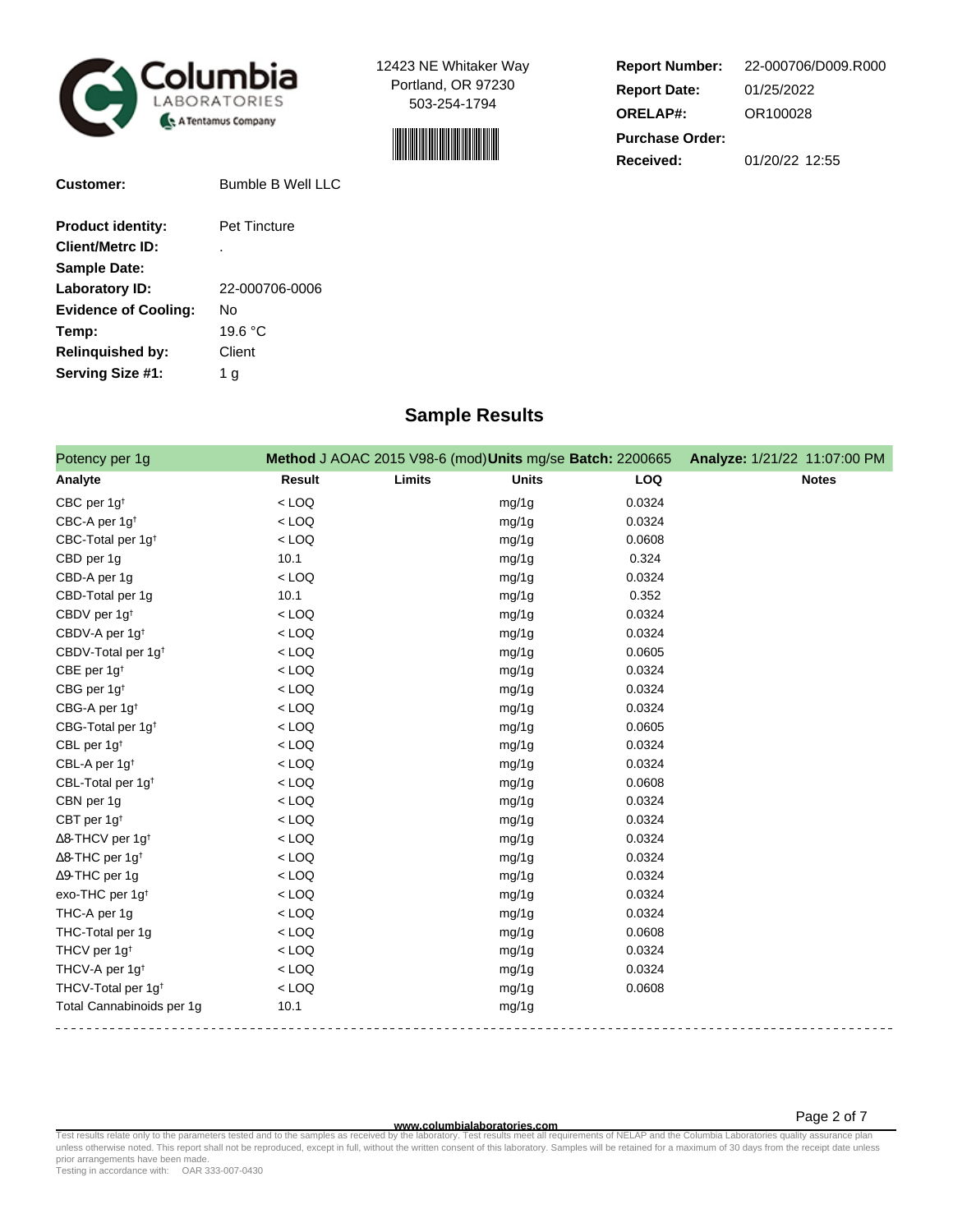



**Report Number: Report Date: ORELAP#:** 01/25/2022 OR100028 **Received:** 01/20/22 12:55 **Purchase Order:** 22-000706/D009.R000

These test results are representative of the individual sample selected and submitted by the client.

## **Abbreviations**

 **Limits:** Action Levels per OAR-333-007-0400, OAR-333-007-0210, OAR-333-007-0220, CCR title 16-division 42. BCC-section 5723

**Limit(s) of Quantitation (LOQ):** The minimum levels, concentrations, or quantities of a target variable (e.g., target analyte) that can be reported with a specified degree of confidence.

† = Analyte not NELAP accredited.

## **Units of Measure**

 $q = \text{Gram}$  mg/1g = Milligram per 1g % = Percentage of sample % wt =  $\mu$ g/g divided by 10,000

Approved Signatory

Derrick Tanner General Manager

**www.columbialaboratories.com**

Page 3 of 7

Test results relate only to the parameters tested and to the samples as received by the laboratory. Test results meet all requirements of NELAP and the Columbia Laboratories quality assurance plan<br>unless otherwise noted. T prior arrangements have been made.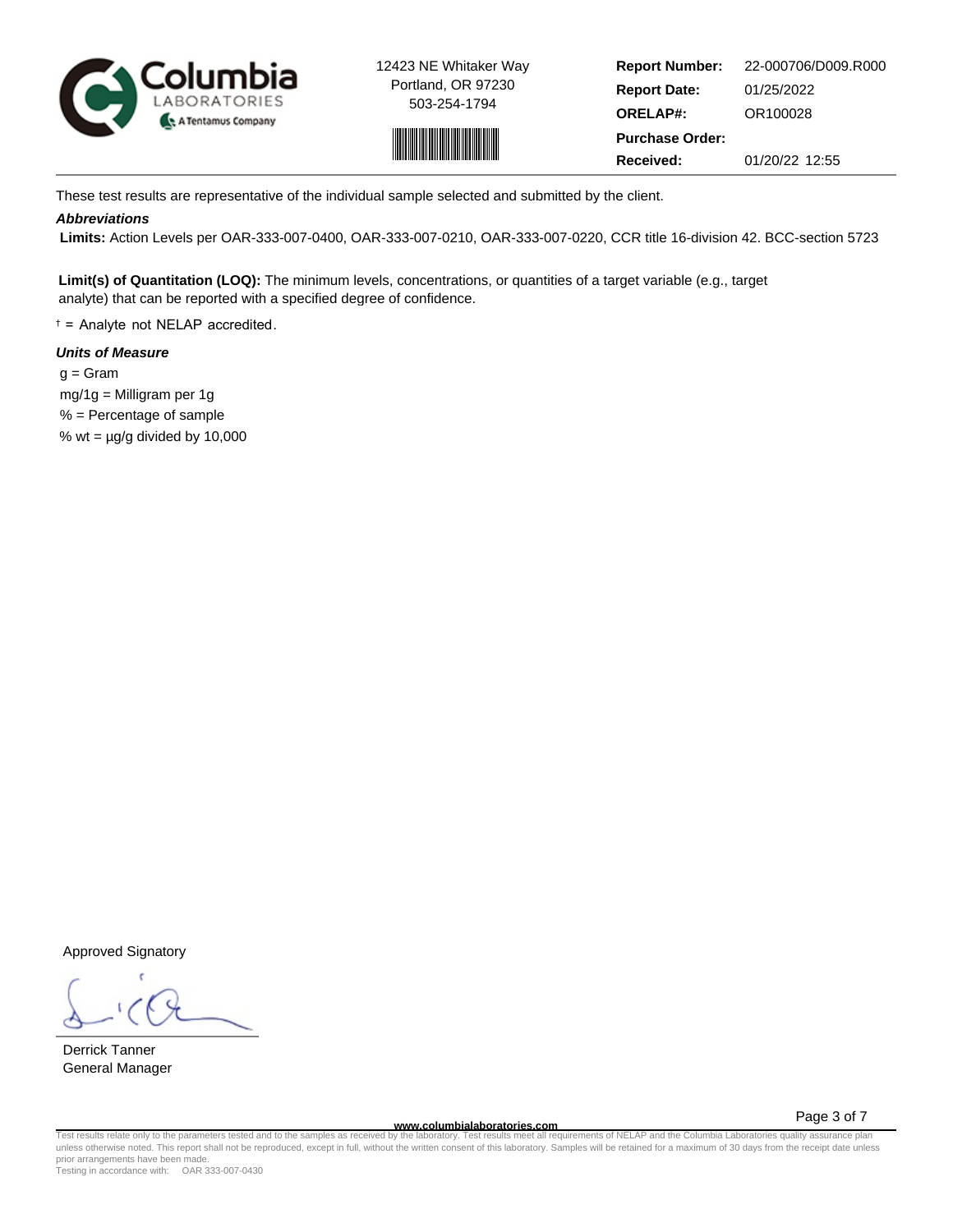



#### **Report Number: Report Date: ORELAP#:** 01/25/2022 OR100028 22-000706/D009.R000

**Purchase Order:**

**Received:** 01/20/22 12:55

| iolumbia            |
|---------------------|
| <b>LABORATORIES</b> |
| A Tentamus Company  |

| Hemp & Cannabis: Usable / Extract / Finished Product |  |  |  |  |  |  |
|------------------------------------------------------|--|--|--|--|--|--|
| <b>Chain of Custody Record</b>                       |  |  |  |  |  |  |
| ORELAP ID: OR100028 ANAB ISO 17025 ID: AT-1508       |  |  |  |  |  |  |

Document Control ID: 2832 Revision: 5 Effective: 01/04/2022

Company: Bumble B. Well, LLC **Analysis Requested** PO Number: Project ID: Contact: Jessica Jasik Batch ID: Address: PO Box 87562 Sampled by City: Vancouver State: WA Zip Code: 98687 **Custom Reporting:** Z Email Results: jessica@bumblebwell.com Source Material:  $\boxtimes$  - Ind. Hemp product |  $\Box$  - Rec. Cannabis ⊠ Ph: (360) - 513-7314 Reporting Type:  $\square$  - Compliance |  $\square$  - R&D Billing Contact (if different) Report to: □ - METRC | □ - ODA | □ - USDA |  $\square$  - Other: Name: Jessica Jasik Email: jessica@bumblebwell.com Address: 16019 NE 14th Circle Turnaround time (TAT - Business Days):<br> $\boxtimes$  - 5BD  $\downarrow$  - 3BD\*  $\parallel$   $\Box$  - 2BD\*<br>\*Check for availability State: WA Zip: 98684 City: Vancouver Ph: (360) - 513-7314 Potency Potency Potency Potency Potency Potency Potency Potency Material Weight Sample Comments/Metrc ID Lab ID **Client Sample Identification** date Type <sup>+</sup> (Units) 01/20/22  $202$ Arnica CBD Balm Please do mg/gram  $202$  $01/20/22$ Flower CBD Balm Х 01/20/22  $X$ 30grants CBD AM Fruit Chews  $01/20/22$ 32 grams CBD PM Fruit Chews 32.6 grams **CBN Fruit Chews** 01/20/22  $X$  $01/20/22$  $102$ Pet Tincture 01/20/22  $X$  $102$ Human Tincture Paw CBD Balm 01/20/22 Toz Signature - Relinquished By: Date Time Signature - Received By: Date Time Lab Use Only: or Elient drop off □ Shipped Via:  $12:55$  $2022$ DS  $12.55$ 20/22 Evidence of cooling:  $\square$  Yes  $\square$   $\overline{\text{R}}$  O - Temp (°C):  $\sqrt{9}$ ,  $\sqrt{9}$ Sample in good condition *LYes* | □ No Payment: □ Cash | □ Check | EDCC | □ Net: 62040 R  $PAID$ Prelog storage:

 $4960$  Ds 1/20/22  $640$ 

† - Material Type Codes: Plant Material (P) ; Isolate (i) ; Concentrate/Extract (C); Tincture/Topical (T); Edible (E); Beverage (B); Vapor Product (V)

Samples submitted to Columbia Laboratories with testing requirements constitute an agreement for services in accordance with the current terms of service associated with this COC. By signing "Relinquished by" you are the 12423 NE Whitaker Way P: (503) 254-1794 | Fax: (503) 254-1452 Page of www.columbialaboratories.com Portland, OR 97230 info@columbialaboratories.com

**www.columbialaboratories.com**

Test results relate only to the parameters tested and to the samples as received by the laboratory. Test results meet all requirements of NELAP and the Columbia Laboratories quality assurance plan<br>unless otherwise noted. T prior arrangements have been made.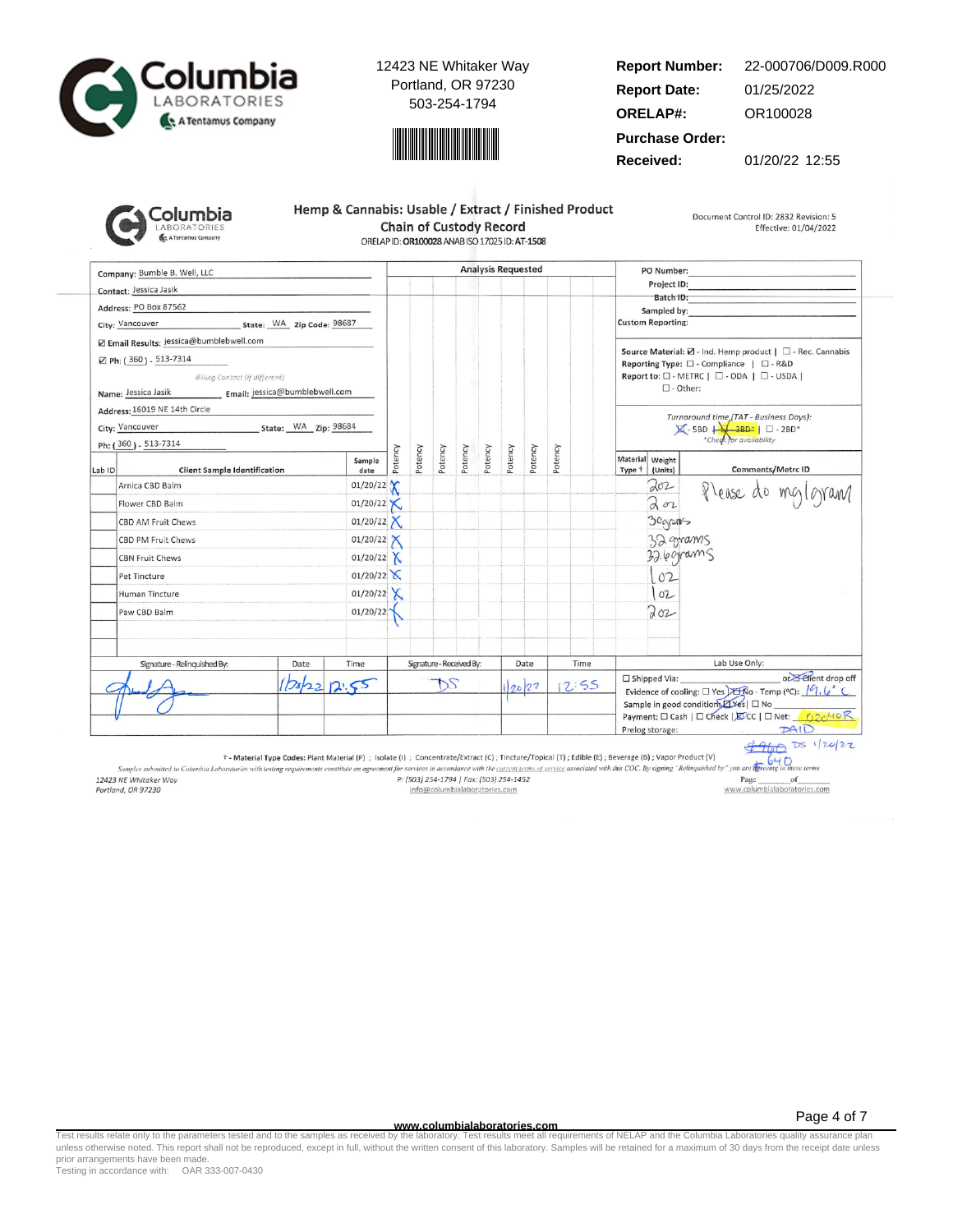



**Report Number: Report Date: ORELAP#:** 01/25/2022 OR100028 **Purchase Order:** 22-000706/D009.R000

**Received:** 01/20/22 12:55

Revision: 1 Document ID: 7148

|  | Legacy ID: Worksheet Validated 04/20/2021 |
|--|-------------------------------------------|
|  |                                           |

| <b>Laboratory Quality Control Results</b>        |               |              |              |       |                                  |     |                   |              |
|--------------------------------------------------|---------------|--------------|--------------|-------|----------------------------------|-----|-------------------|--------------|
| Batch ID: 2200633 / 2200665<br>J AOAC 2015 V98-6 |               |              |              |       |                                  |     |                   |              |
| <b>Laboratory Control Sample</b>                 |               |              |              |       |                                  |     |                   |              |
| Analyte                                          | <b>Result</b> | <b>Spike</b> | <b>Units</b> | % Rec | <b>Limits</b>                    |     | <b>Evaluation</b> | <b>Notes</b> |
| <b>CBDVA</b>                                     | 0.00897       | 0.01         | %            | 89.7  | 85.0                             | 115 | Acceptable        |              |
| <b>CBDV</b>                                      | 0.0102        | 0.01         | %            | 102   | 85.0                             | 115 | Acceptable        |              |
| CBE                                              | 0.00950       | 0.01         | %            | 95.0  | 85.0                             | 115 | Acceptable        |              |
| CBDA                                             | 0.0102        | 0.01         | %            | 102   | 85.0<br>$\overline{\phantom{a}}$ | 115 | Acceptable        |              |
| CBGA                                             | 0.00906       | 0.01         | %            | 90.6  | 85.0<br>÷.                       | 115 | Acceptable        |              |
| <b>CBG</b>                                       | 0.00927       | 0.01         | %            | 92.7  | 85.0<br>$\overline{\phantom{a}}$ | 115 | Acceptable        |              |
| <b>CBD</b>                                       | 0.0102        | 0.01         | %            | 102   | 85.0<br>$\overline{\phantom{a}}$ | 115 | Acceptable        |              |
| <b>THCV</b>                                      | 0.00931       | 0.01         | %            | 93.1  | 85.0<br>$\overline{\phantom{a}}$ | 115 | Acceptable        |              |
| d8THCV                                           | 0.00924       | 0.01         | %            | 92.4  | 85.0                             | 115 | Acceptable        |              |
| <b>THCVA</b>                                     | 0.00883       | 0.01         | %            | 88.3  | 85.0                             | 115 | Acceptable        |              |
| <b>CBN</b>                                       | 0.0101        | 0.01         | %            | 101   | 85.0<br>÷.                       | 115 | Acceptable        |              |
| exo-THC                                          | 0.00888       | 0.01         | %            | 88.8  | 85.0                             | 115 | Acceptable        |              |
| d9THC                                            | 0.00966       | 0.01         | %            | 96.6  | 85.0                             | 115 | Acceptable        |              |
| d8THC                                            | 0.00917       | 0.01         | %            | 91.7  | 85.0                             | 115 | Acceptable        |              |
| <b>CBL</b>                                       | 0.00870       | 0.01         | %            | 87.0  | 85.0                             | 115 | Acceptable        |              |
| CBC                                              | 0.00945       | 0.01         | %            | 94.5  | 85.0                             | 115 | Acceptable        |              |
| THCA                                             | 0.00962       | 0.01         | %            | 96.2  | 85.0                             | 115 | Acceptable        |              |
| <b>CBCA</b>                                      | 0.00941       | 0.01         | %            | 94.1  | 85.0<br>$\overline{\phantom{a}}$ | 115 | Acceptable        |              |
| CBLA                                             | 0.00952       | 0.01         | %            | 95.2  | 85.0                             | 115 | Acceptable        |              |
| CBT                                              | 0.0111        | 0.01         | %            | 111   | 85.0                             | 115 | Acceptable        |              |

### Method Blank

| Analyte      | <b>Result</b> | LOQ   | <b>Units</b> | <b>Limits</b> | <b>Evaluation</b> | <b>Notes</b> |
|--------------|---------------|-------|--------------|---------------|-------------------|--------------|
| CBDVA        | $<$ LOQ       | 0.003 | %            | < 0.003       | Acceptable        |              |
| CBDV         | $<$ LOQ       | 0.003 | %            | < 0.003       | Acceptable        |              |
| CBE          | $<$ LOQ       | 0.003 | %            | < 0.003       | Acceptable        |              |
| CBDA         | $<$ LOQ       | 0.003 | %            | < 0.003       | Acceptable        |              |
| CBGA         | $<$ LOQ       | 0.003 | %            | < 0.003       | Acceptable        |              |
| CBG          | $<$ LOQ       | 0.003 | %            | < 0.003       | Acceptable        |              |
| CBD          | $<$ LOQ       | 0.003 | %            | < 0.003       | Acceptable        |              |
| <b>THCV</b>  | $<$ LOQ       | 0.003 | %            | < 0.003       | Acceptable        |              |
| d8THCV       | $<$ LOQ       | 0.003 | %            | < 0.003       | Acceptable        |              |
| <b>THCVA</b> | $<$ LOQ       | 0.003 | %            | < 0.003       | Acceptable        |              |
| CBN          | $<$ LOQ       | 0.003 | %            | < 0.003       | Acceptable        |              |
| exo-THC      | $<$ LOQ       | 0.003 | %            | < 0.003       | Acceptable        |              |
| d9THC        | $<$ LOQ       | 0.003 | %            | < 0.003       | Acceptable        |              |
| d8THC        | $<$ LOQ       | 0.003 | %            | < 0.003       | Acceptable        |              |
| CBL          | $<$ LOQ       | 0.003 | %            | < 0.003       | Acceptable        |              |
| CBC          | $<$ LOQ       | 0.003 | %            | < 0.003       | Acceptable        |              |
| THCA         | $<$ LOQ       | 0.003 | %            | < 0.003       | Acceptable        |              |
| CBCA         | $<$ LOQ       | 0.003 | %            | < 0.003       | Acceptable        |              |
| CBLA         | $<$ LOQ       | 0.003 | %            | < 0.003       | Acceptable        |              |
| CBT          | $<$ LOQ       | 0.003 | %            | < 0.003       | Acceptable        |              |

#### Abbreviations

ND - None Detected at or above MRL

RPD - Relative Percent Difference

LOQ - Limit of Quantitation

#### Units of Measure:

% - Percent

Page 5 of 7

www.columbialaboratories.com<br>Test results relate only to the parameters tested and to the samples as received by the laboratories metall requirements of NELAP and the Columbia Laboratories quality assurance plan<br>unless oth prior arrangements have been made.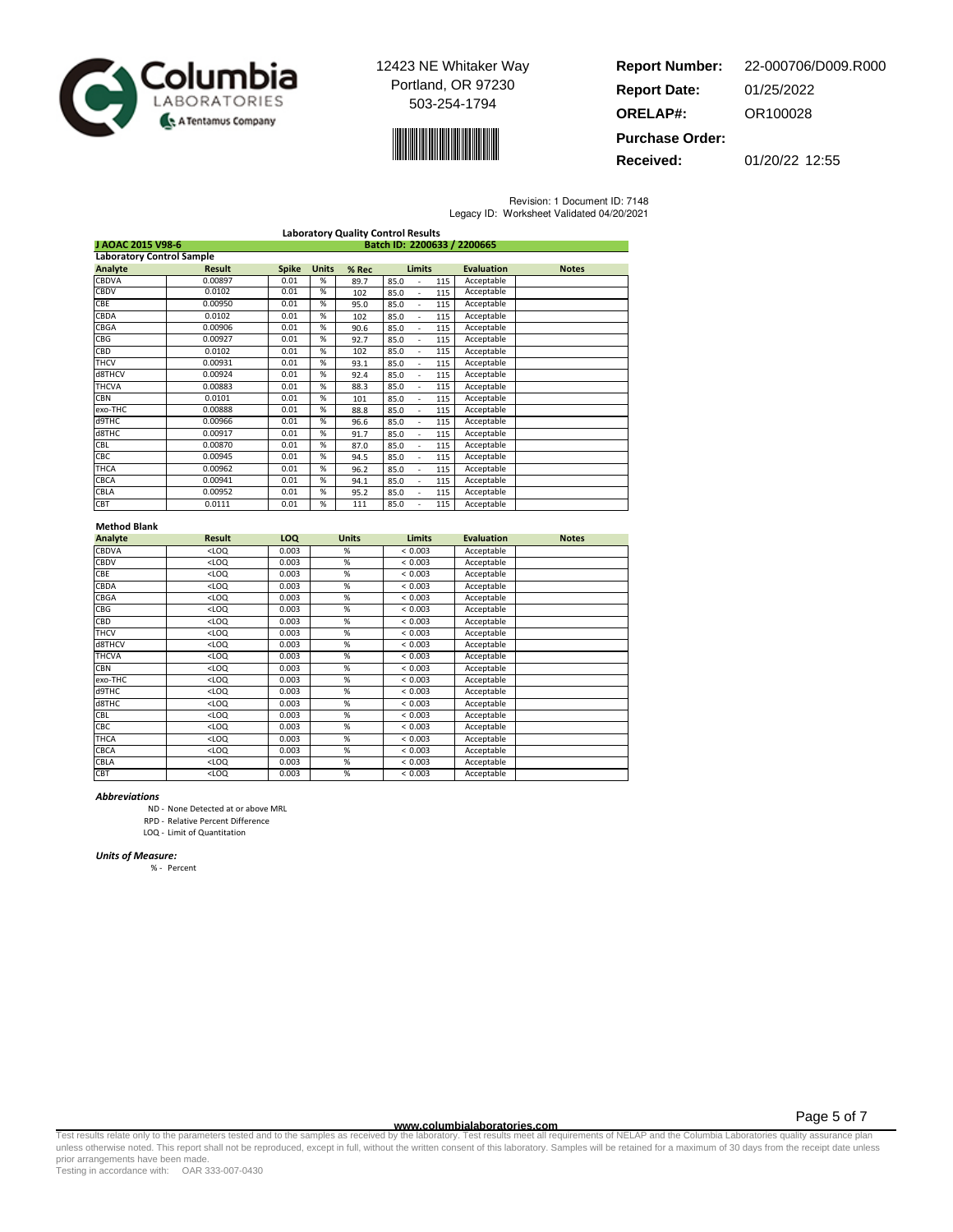



| <b>Report Number:</b>  | 22-000706/D009.R000 |
|------------------------|---------------------|
| <b>Report Date:</b>    | 01/25/2022          |
| <b>ORELAP#:</b>        | OR100028            |
| <b>Purchase Order:</b> |                     |

**Received:** 01/20/22 12:55

Revision: 1 Document ID: 7148 Legacy ID: Worksheet Validated 04/20/2021

|                                                  |         |                                                                                                               |       |   |           | <b>Laboratory Quality Control Results</b> |            |  |  |  |
|--------------------------------------------------|---------|---------------------------------------------------------------------------------------------------------------|-------|---|-----------|-------------------------------------------|------------|--|--|--|
| Batch ID: 2200633 / 2200665<br>J AOAC 2015 V98-6 |         |                                                                                                               |       |   |           |                                           |            |  |  |  |
| <b>Sample Duplicate</b>                          |         | Sample ID: 22-000706-0001                                                                                     |       |   |           |                                           |            |  |  |  |
| Analyte                                          | Result  | <b>Limits</b><br><b>Evaluation</b><br>Org. Result<br><b>LOQ</b><br><b>Units</b><br><b>Notes</b><br><b>RPD</b> |       |   |           |                                           |            |  |  |  |
| <b>CBDVA</b>                                     | $<$ LOQ | $<$ LOQ                                                                                                       | 0.003 | % | <b>NA</b> | < 20                                      | Acceptable |  |  |  |
| <b>CBDV</b>                                      | $<$ LOQ | $<$ LOQ                                                                                                       | 0.003 | % | <b>NA</b> | < 20                                      | Acceptable |  |  |  |
| CBE                                              | $<$ LOQ | $<$ LOQ                                                                                                       | 0.003 | % | <b>NA</b> | < 20                                      | Acceptable |  |  |  |
| CBDA                                             | $<$ LOQ | $<$ LOQ                                                                                                       | 0.003 | % | <b>NA</b> | < 20                                      | Acceptable |  |  |  |
| CBGA                                             | $<$ LOQ | $<$ LOQ                                                                                                       | 0.003 | % | <b>NA</b> | < 20                                      | Acceptable |  |  |  |
| CBG                                              | $<$ LOQ | $<$ LOQ                                                                                                       | 0.003 | % | <b>NA</b> | < 20                                      | Acceptable |  |  |  |
| <b>CBD</b>                                       | 1.60    | 1.42                                                                                                          | 0.003 | % | 11.6      | < 20                                      | Acceptable |  |  |  |
| <b>THCV</b>                                      | $<$ LOQ | $<$ LOQ                                                                                                       | 0.003 | % | <b>NA</b> | < 20                                      | Acceptable |  |  |  |
| d8THCV                                           | $<$ LOQ | $<$ LOQ                                                                                                       | 0.003 | % | <b>NA</b> | < 20                                      | Acceptable |  |  |  |
| <b>THCVA</b>                                     | $<$ LOQ | $<$ LOQ                                                                                                       | 0.003 | % | <b>NA</b> | < 20                                      | Acceptable |  |  |  |
| <b>CBN</b>                                       | $<$ LOQ | $<$ LOQ                                                                                                       | 0.003 | % | <b>NA</b> | < 20                                      | Acceptable |  |  |  |
| exo-THC                                          | $<$ LOQ | $<$ LOQ                                                                                                       | 0.003 | % | <b>NA</b> | < 20                                      | Acceptable |  |  |  |
| d9THC                                            | $<$ LOQ | $<$ LOQ                                                                                                       | 0.003 | % | <b>NA</b> | < 20                                      | Acceptable |  |  |  |
| d8THC                                            | $<$ LOQ | $<$ LOQ                                                                                                       | 0.003 | % | <b>NA</b> | < 20                                      | Acceptable |  |  |  |
| CBL                                              | $<$ LOQ | <loq< td=""><td>0.003</td><td>%</td><td><b>NA</b></td><td>&lt; 20</td><td>Acceptable</td><td></td></loq<>     | 0.003 | % | <b>NA</b> | < 20                                      | Acceptable |  |  |  |
| CBC                                              | $<$ LOQ | <loq< td=""><td>0.003</td><td>%</td><td><b>NA</b></td><td>&lt; 20</td><td>Acceptable</td><td></td></loq<>     | 0.003 | % | <b>NA</b> | < 20                                      | Acceptable |  |  |  |
| <b>THCA</b>                                      | $<$ LOQ | <loq< td=""><td>0.003</td><td>%</td><td><b>NA</b></td><td>&lt; 20</td><td>Acceptable</td><td></td></loq<>     | 0.003 | % | <b>NA</b> | < 20                                      | Acceptable |  |  |  |
| <b>CBCA</b>                                      | $<$ LOQ | $<$ LOQ                                                                                                       | 0.003 | % | <b>NA</b> | < 20                                      | Acceptable |  |  |  |
| CBLA                                             | $<$ LOQ | $<$ LOQ                                                                                                       | 0.003 | % | <b>NA</b> | < 20                                      | Acceptable |  |  |  |
| <b>CBT</b>                                       | $<$ LOQ | $<$ LOQ                                                                                                       | 0.003 | % | <b>NA</b> | < 20                                      | Acceptable |  |  |  |

#### Abbreviations

- ND None Detected at or above MRL
- RPD Relative Percent Difference
- LOQ Limit of Quantitation
- R Relative percent difference (RPD) outside control limit.
- Q6 Quality control outside QC limits. Data acceptable based on remaining QC. Units of Measure:

% - Percent

Page 6 of 7

www.columbialaboratories.com<br>Test results relate only to the parameters tested and to the samples as received by the laboratories metall requirements of NELAP and the Columbia Laboratories quality assurance plan<br>unless oth prior arrangements have been made.